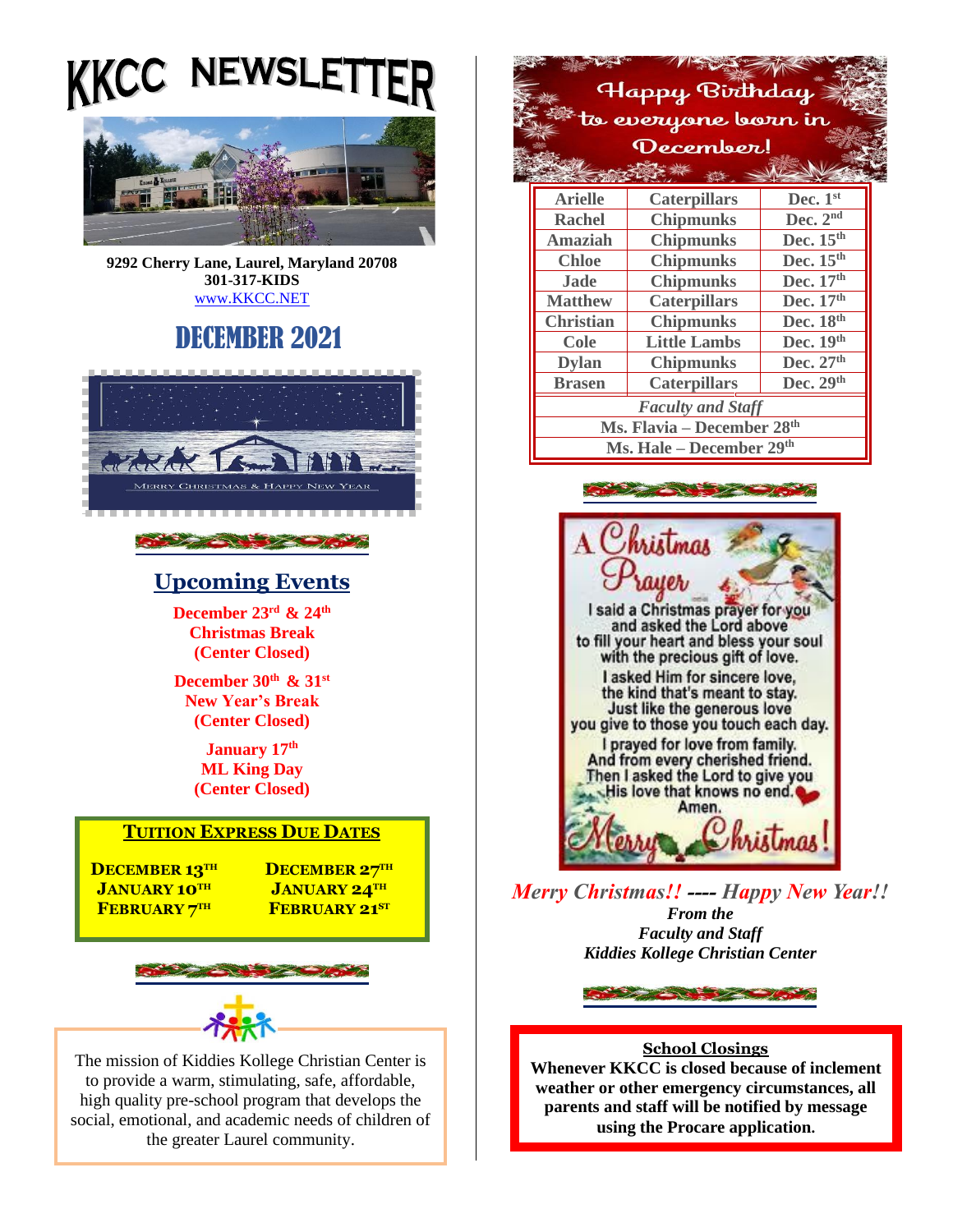

Welcome, December! Yes, it is already the end of the year. The Beavers are advancing with their studies at a steady pace. November was a remarkably busy month. Our Beavers have worked hard on blends and adding final consonants to blends to form words. This is gradually moving them on to reading simple, short sentences. As we worked on numbers, we have introduced time to the hour, adding on one, counting by 10s, writing after numbers, adding pennies and dimes and number families. Meanwhile we continue to work on letter and number recognition.

Last month we studied as themes the importance of eating healthy along with exercise and fitness to grow strong and healthy bodies. They also studied some safety rules that will help keep them away from harm. Lastly, the Beavers learned the historical background of Thanksgiving and why we are thankful to God.

During December, we will explore new and exciting themes. First, we will study the roles of Community Helpers in society. We will then discuss Cultures and Diversity while exploring the uniqueness of our distinct cultures. Our next theme will be Giving and Sharing, which is especially relevant during the Christmas season. We will continue to educate the children about taking precautions against the COVID-19 virus and the dangerous variants. We will do our best to maintain a safe environment at school as well as at home.

The Beavers Parent Teacher Conference was a success. Thank you for our frank and objective discussions. We look forward to working on our discussion topics and proposals together to provide a solid basis for our children's success. Once more, we are thanking our Beavers' parents for your contributions to making our Thanksgiving party a great success. The students had a wonderful time eating and celebrating.

We are into the most beautiful and exciting time of the year. The Christmas season resonates an atmosphere of joy, peace, and love! The Beavers will join in singing Christmas carols during our class party on December 16, 2021. More information about this occasion will be sent out soon. As we prepare to celebrate Christmas, I pray for joy, peace, and good health for all. May each family be showered with God's love and blessings. Amen.



We are near the end of this year already! We thank God for His mercies! The children have done so well this first semester, and we are expecting much more from them.

Our themes for this month are Community Helpers, Cultures and Diversity, Giving and Sharing, Fruit of the Spirit, and Prayer. The children will learn about those they interact with in their community and how not everyone is the same as they are as they learn about different culture and diversity in their communities. Giving and Sharing is a virtue we would like the children to learn without focusing solely on receiving gifts at Christmas. Our next theme will be Fruit of the Spirit where we will teach the children about God's character that they need to exhibit too. Finally, we will continue with our teaching on Prayer. They will be reminded of the several types of prayer. They will also learn how to talk to God.

The Chipmunks' Christmas Party will be on Monday, December  $13<sup>th</sup>$ . They will share in a gift exchange during this party. We will relay information about what we will need.

*Have and Blessed Season!*

**Comment of the Comment** 

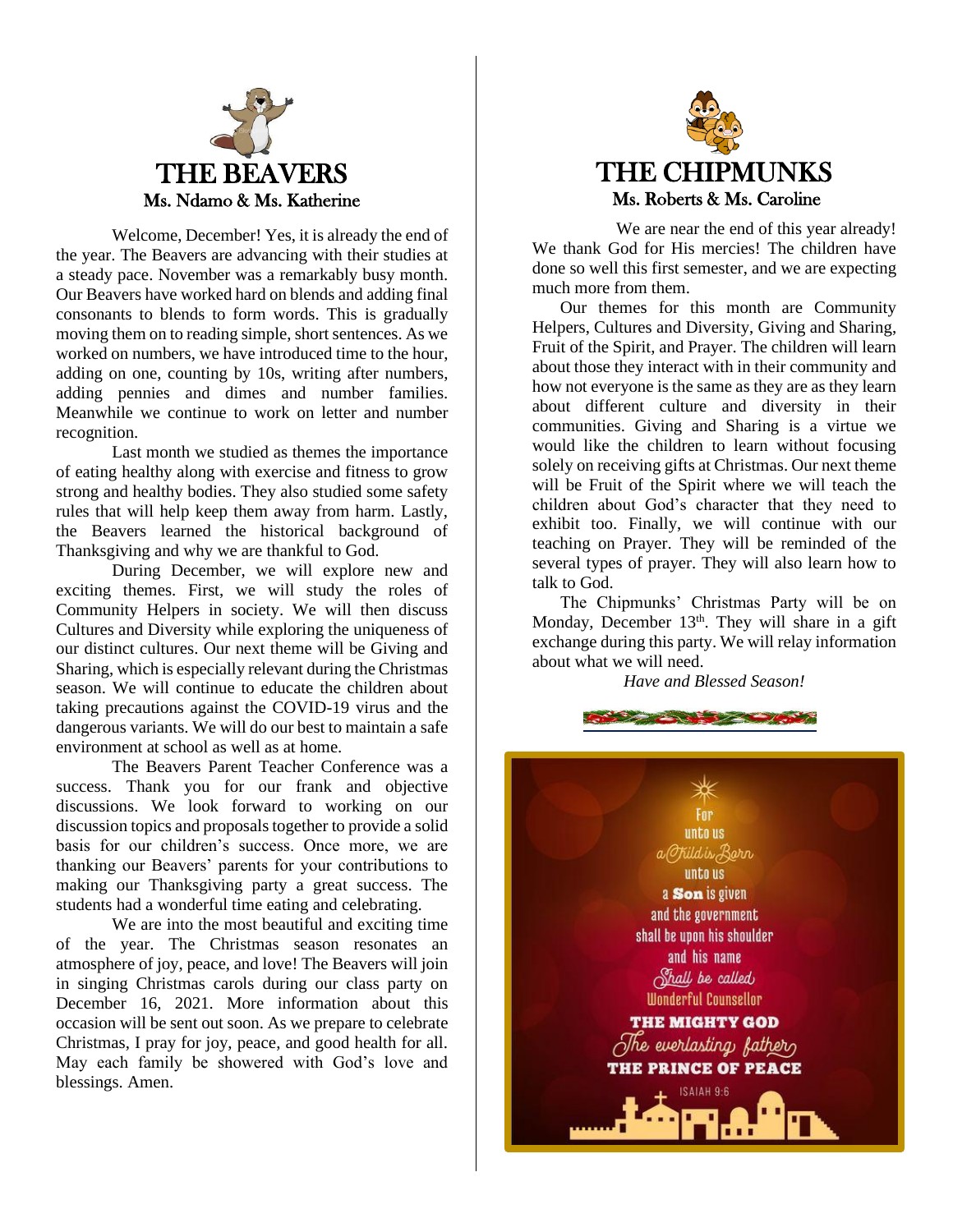

# THE CHEETAHS Ms. Martha & Ms. Lydia

WOW! We can't believe we're in the last month of 2021! The month of December brings many holidays, feasts, and happenings. Christmas is a day of meaning and traditions. It is a special day spent in the warm circle of family and friends. The best of all gifts around any Christmas tree is the presence of a happy family all wrapped up in each other. The best way to spread Christmas cheer is singing loud for all to hear. This month we will discuss what everyone looks forward to this Christmas. We have discussed the importance of loving the giver more than the gift. After all, it is the thought that counts. Right?

We thank our parents who attended the Parent Teacher Conferences. It was really nice meeting all of you and speaking face-to-face. Hopefully, you were pleased with what you were able to see during the limited time allowed for each conference. We hope your questions were answered, your concerns were addressed, and that your minds were put at ease. This year has really taught us so much about our students and has challenged us as well. We've learned more about what each child likes and dislikes when it comes to learning. We've learned about their strengths and weaknesses and their activities outside of school. This year has challenged us to be more aware as teachers and to always put our best foot forward when it comes to teaching the children different concepts.

The Cheetahs have been doing quite well with all that they have learned and show such enthusiasm to learn more! It has been great to see each child grow academically and just as great to see so much improvement from them as well. It brings joy to our hearts to see our students interested in the lesson, classwork, and activities in the classroom. As we proceed into December, there will be so many more valuable lessons to be learned. The Cheetahs will continue elevating their academic knowledge in letter and number recognition. They have learned about vowels and consonants. They have learned about all their letters and letter sounds. They should now be able to identify each letter with its corresponding sound. The Cheetahs have also learned about numbers 1- 50. They should be able to identify and count from 1-50. They have learned about each number belonging to a family. Numbers 0-9 belong to the ones family. Numbers 10-19 belong to the teens family. Numbers 20-29 belong to the twenties family. Numbers 30-39 belong to the thirties family. Numbers 40-49 belong to the forties family. The Cheetahs will continue working on learning how to write all their letters in uppercase and lowercase

form. They will continue to practice writing their singledigit and double-digit numbers.

The Cheetahs have started working on cursive writing. They have learned how to spell their color words Red and Blue. They will continue to work on more color words. They have also learned how to spell their number words one, two, and three and will continue working on some more. They have learned Bible verses A through P and will learn the rest. They have learned about rhyming words and AB pattern sequence. AB pattern sequence is placing a variety of shapes, letters, or numbers in a sequence and have the child complete the sequence and say what comes next. AB pattern sequence is important for children to learn because it provides a sense of order, and it helps them develop critical thinking skills.

The Cheetahs have learned about opposite words such as day and night and tall and short. They have also worked on basic addition and subtraction problems such as 10+2 and 5-3. This month they will learn about different themes of Community Helpers, Culture and Diversity, giving and sharing and Christmas. The Cheetahs have started working on something new called blends. Blending is a skill that helps children learn how to read. It involves putting together the sounds of two letters to make one sound. We will teach the children two and three letter blends. Once they fully understand the concept of blends, we will move on to our little readers' book. Their little readers book has short sentences and blends. This book will help the children learn to read.

Please remember these three important points. The first point is the Cheetah Christmas Party will be held on Friday, December 17<sup>th</sup>. Second, your child's homework is due on Tuesday and Thursday of each week. The third and most critical point is that if your child is showing any signs of illness, please keep him or her at home until your child has been free of symptoms for 24 hours.

We look forward to what the rest of this year brings. I look forward to turning 26 and celebrating my birthday on New Year's Day!!!

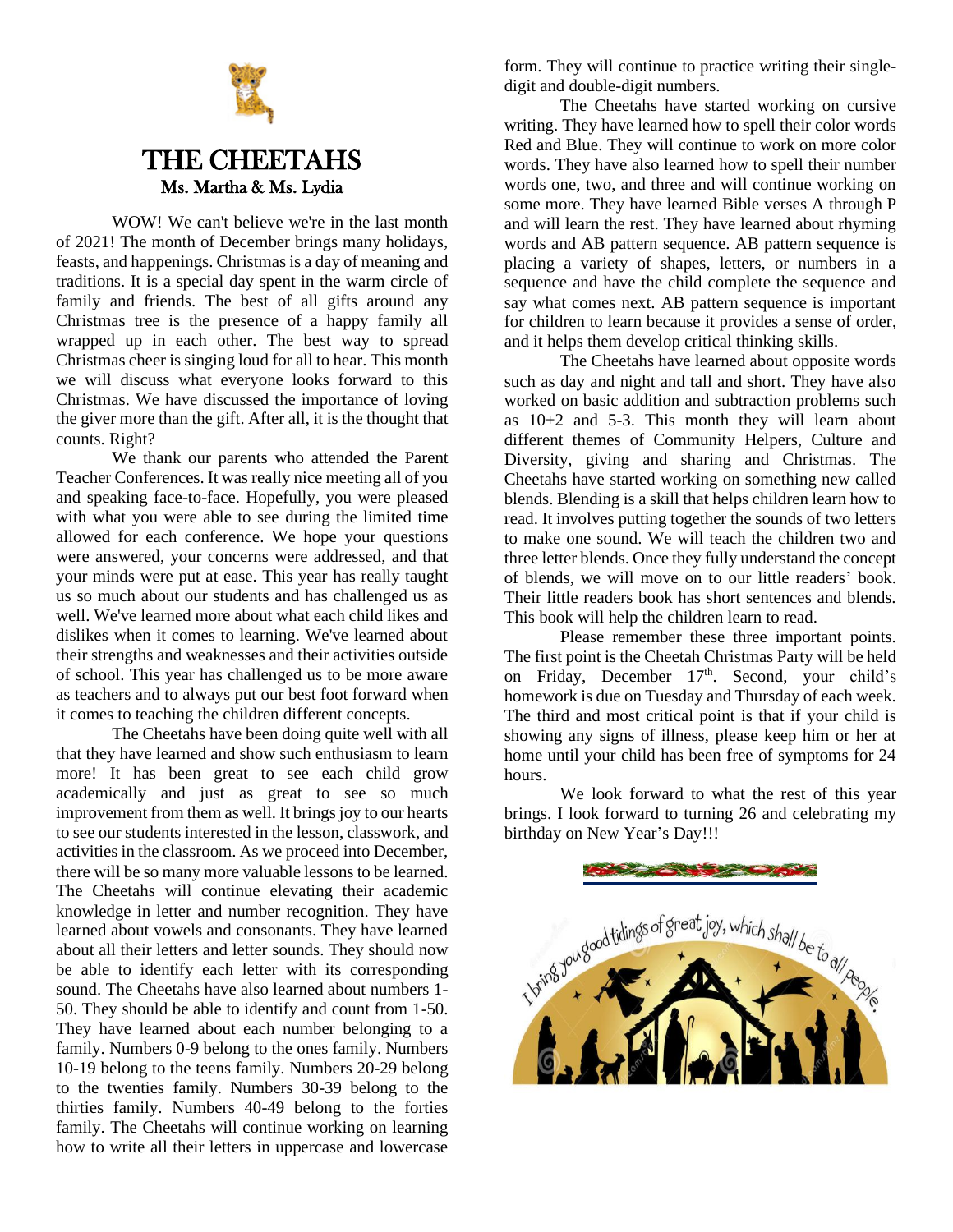

# THE CATERPILLARS Ms. Chase & Ms. Flavia

*Jesus is The Reason for The Season!* The time of festivities, enjoyment, and togetherness is here! Let us all rejoice and sing praises to our King! While celebrating with our friends and loved ones, let us focus on "Jesus" who is The Reason for The Season!

Caterpillars will continue their academic and general developmental trail during this month. Our themes will cover Community Helpers, Culture and Diversity, Giving and Sharing, and Christmas. To enhance their knowledge, teachers and children will share in social interactions, hands-on assignments, dramatic play, and singing and dancing.

Caterpillars will celebrate Christmas at their class party on Tuesday, December 14<sup>th</sup>. We have already begun practicing our brief Christmas program which will be recorded and shared with parents.

Parents, Christmas is truly a season for giving and sharing. Kindly consider blessing the less fortunate with a "Fill-the-Box" donation. Donations will be given to Laurel Advocacy and Referral Services, Inc. Friday, December  $18<sup>th</sup>$  will be the last day for donating. A very special *thank you* to all for your kindness and generosity!



### **A TIP FOR PARENTS Promoting Independence**

While 3- and 4-year-olds still need plenty of parental help, our preschool experts agree that kids are typically able to do more than many of us think. Here's how you can encourage them:

**Expect more**. Most people have a way of living up (or down) to expectations -- preschoolers included. "At school we expect the kids to pour their own water at snack, to throw away their plates, to hang up their jackets -- and they do," says *Jennifer Zebooker*, a teacher at the 92nd Street Y Nursery School, in New York City. "But then they'll walk out of the classroom and the thumb goes in the mouth and they climb into strollers." *Raise the bar and your child will probably stretch to meet it.*

By Marguerite Lamb *"Getting the Best from Your Child"*



Dear parents,

The year has really flown by. The Christmas season is upon us already. 2021 is almost over and 2022 is almost here! I think and I am sure you will agree with me when I say that we owe God a big hearty *"thank you"* for keeping all of us and the children safe. Speaking of giving thanks, we gratefully take this opportunity to thank all parents who were able to attend the Parent Teacher Conference. Together we achieve more!

The Busy Beez are making great strides in their academics and other developmental domains. We are very proud of the progress they have made so far. November was an exciting month filled with learning new things. The Busy Beez particularly enjoyed learning about the **"First Thanksgiving"** and **"Fitness and Exercise."** They also enjoyed learning about **"Safety;"** for example, "Stop, Drop and Roll," learning the emergency number 911, and being extremely cautious around strangers.

"**Community Helpers"** is the theme for the first week of December. Busy Beez will be taught that community helpers are individuals who live and work in our community and ensure that the community stays healthy, safe, and happy. These community helpers do everything they can to help us and make our lives easier by providing us with goods and services. The children will also learn names of some of the helpers like doctors, teachers, and police officers. The theme for the second week is **"Culture and Diversity."** During this week, we will explore some cultures represented in the Busy Beez room and discuss the various diversities. Above all, we are going to learn that although there are differences in our cultures, we are one! The theme for the third week is **"Giving and Sharing."** During this week, the children will learn that giving is an act of love. They will learn like the saying goes, "one can give without loving but one cannot love without giving." The fourth week's theme is **"Christmas."** The children will learn that Jesus is the real reason for the season. The theme for the last week of 2021 is **"Happy New Year!**" During this week, the children will study some facts about New Year's Day; for example, the fact that it is the end of one year and the beginning of the next.

We will work on the numbers **6** and **7** and the letters **Hh**, **Ii, and Jj**. Our Bible stories include "**Queen Esther," "Jesus is Born," "Shepherds See the Savior,"** and **"The Wise Men Worship Jesus."** Our memory verses for the month are **John 3:16** and **James 1:17.**

Finally, we wish you and your family Merry Christmas and a Happy New Year!